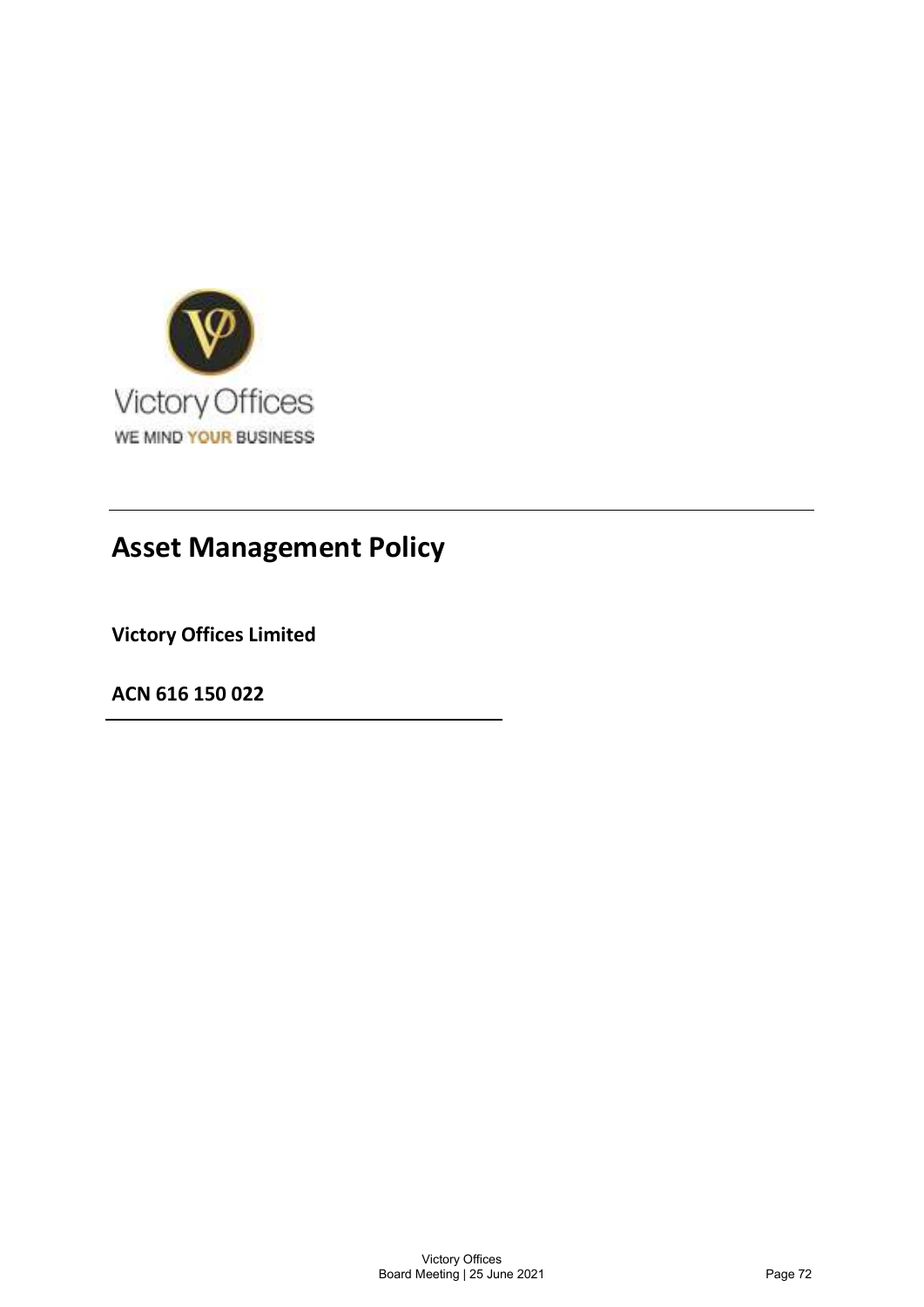# 1 Policy Statement

All items purchases, bequeathed, or donated that meet the Company's definition of an asset for accounting purposes (guided by Australian Accounting standards), will be recorded and maintained on the Fixed Asset Register (using the Company's financial system).

Assets need to be prudently managed and properly documented to prevent their abuse or misuse, enable sound management decision-making and to meet regulatory reporting and accounting compliance requirements.

In order to manage the fixed assets of the organisation accurately and efficiently, the Company's staff will take responsibility for the safekeeping of the fixed assets.

Purchase and disposal of the Company's assets, (including sale, transfer, donation, or write off) must be approved as per the Company's financial delegations' matrix. Computer hardware must have software and information removed prior to disposal.

# 2 Scope

This Policy covers the Company's assets, activities and operations and applies to all of the Company's employees, contractors, board members and volunteers.

## 3 Purpose

The purpose of the Asset Management Policy is to ensure that the Company's assets (Tangible and Non-Tangible), are accounted for and managed appropriately, and in accordance with statutes, regulations, government policies and Accounting standards and to articulate the operational management of assets to achieve the following:

- Maintain control over physical assets purchases, owned, and donated to the Company;
- Provide accurate asset information for reporting purposes; and
- Ensure the Company's asset register is up to date and accurate.

# 4 Definitions

- 1. Asset: The Australian Accounting Standards defines an asset as a resource that is:
	- (a) Controlled by an entity as a result of past events; and
	- (b) From which future economic benefits are expected to flow to the entity.
	- Note that ownership is not important in the definition of an asset (that is, we can hold an asset in the Company's balance sheet that is not held on the Company's land, proving we have control over that asset).
	- In order to have control without ownership, there must be some form of access agreement or lease in place over the land or property to guarantee our access and on-going benefit of the asset.
	- 'Future Economic Benefits' refers to the Company's income earning activities. For something to be  $\bullet$ considered an asset, it must directly or indirectly be linked to the Company's ability to earn income.
	- (c) The Company defines an asset as follows: A transaction/group of transactions that comply with the above accounting definition; and
	- That do not meet the definition of an expense; and  $\bullet$
	- That as an individual unit is valued over \$100 (GST inclusive) or more.
	- For property, plant and equipment that as an individual unit may cost less than \$1000 (GST inclusive) but may combine to form an operating unit or network or have the same or similar nature with a combined cost of more than \$1,000 (GST inclusive).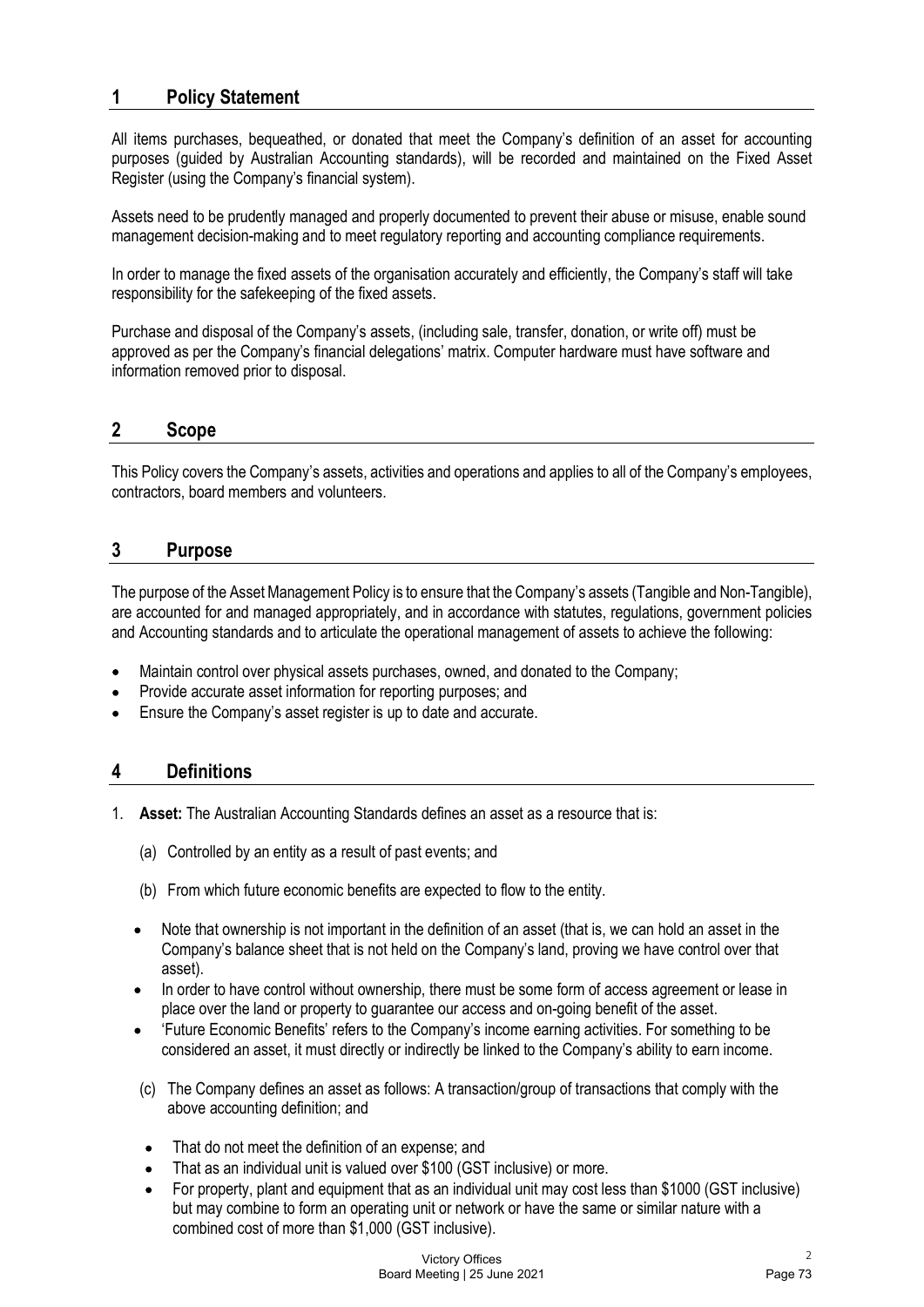- For software that as an individual unit has a cost greater than \$5,000 (GST inclusive) or as part of a combined unit cost totalling \$5,000 (GST inclusive).
- Common items, such as cutlery, stationary, equipment hire and so forth, will not be capitalised.
- 2. Tangible Assets: Tangible assets are those assets that can be seen and touched for example, Property, Plan and Equipment.
- 3. Intangible Assets: An intangible asset is an asset that lacks physical substance. Intangible assets include patents, copyrights, franchises, goodwill, trademarks, trade names and computer software. "Computer software for a computer-controlled machine that cannot operate without that specific software is treated as property, plant and equipment. When the software is not an integral part of the related hardware it's treated as an intangible asset." • For software that as an individual unit has a cost greater than \$5,000 (GST inclus<br>
combined unit cost totalling \$5,000 (GST inclusive).<br>
• Common items, such as cutlery, stationary, equipment hire and so forth, will no
- 4. Disposal/Write off: Write-off usually arises when an asset is no longer available for use. This can happen when an asset has reached the end of its natural useful life, lost, donated, stolen or destroyed.

|                                                |                            | Furniture and Fittings: Furniture, Fittings and Office Equipment assets have an individual cost greater than \$100<br>or a 'total unit' or 'network' cost greater than \$1,000; and include items of furniture and fittings used in the daily<br>running of administrative requirements, furniture and fittings in shared spaces or within residential homes (that<br>Company A Pty Ltd purchases and owns), and electronic equipment (other than that which meets the definition of<br>ICT equipment or plant and equipment. The cost of Furniture, Fixtures and Office Equipment includes the purchase<br>cost plus any cost incidental to the purchase, delivery and installation. A list of items normally included in Furniture,<br>Fixtures and Office Equipment are below (note this list is not exhaustive and should be considered a guide) |
|------------------------------------------------|----------------------------|------------------------------------------------------------------------------------------------------------------------------------------------------------------------------------------------------------------------------------------------------------------------------------------------------------------------------------------------------------------------------------------------------------------------------------------------------------------------------------------------------------------------------------------------------------------------------------------------------------------------------------------------------------------------------------------------------------------------------------------------------------------------------------------------------------------------------------------------------|
| <b>Asset Class</b>                             | <b>Useful Life</b>         | <b>Depreciation Rate</b>                                                                                                                                                                                                                                                                                                                                                                                                                                                                                                                                                                                                                                                                                                                                                                                                                             |
| Land                                           | N/A                        | N/A                                                                                                                                                                                                                                                                                                                                                                                                                                                                                                                                                                                                                                                                                                                                                                                                                                                  |
| <b>Building</b>                                | 40 Years                   | 2.5%                                                                                                                                                                                                                                                                                                                                                                                                                                                                                                                                                                                                                                                                                                                                                                                                                                                 |
| Leasehold improvements                         | Term of the lease          | Dependent on lease term                                                                                                                                                                                                                                                                                                                                                                                                                                                                                                                                                                                                                                                                                                                                                                                                                              |
| Motor vehicles                                 | 10 Years                   | 10 %                                                                                                                                                                                                                                                                                                                                                                                                                                                                                                                                                                                                                                                                                                                                                                                                                                                 |
| Plant and Equipment                            | 10 Years                   | 10 %                                                                                                                                                                                                                                                                                                                                                                                                                                                                                                                                                                                                                                                                                                                                                                                                                                                 |
| Fittings,<br>office<br>Furniture,<br>equipment | 10 Years                   | 10 %                                                                                                                                                                                                                                                                                                                                                                                                                                                                                                                                                                                                                                                                                                                                                                                                                                                 |
| ICT equipment                                  | 4 Years                    | 25 %                                                                                                                                                                                                                                                                                                                                                                                                                                                                                                                                                                                                                                                                                                                                                                                                                                                 |
| Software > \$5000                              | 5 to 10 Years              | 20% - 10%                                                                                                                                                                                                                                                                                                                                                                                                                                                                                                                                                                                                                                                                                                                                                                                                                                            |
| Low value Assets $<$ \$100<br>(exc Gst)        | Low value asset pool (p/l) | 100%                                                                                                                                                                                                                                                                                                                                                                                                                                                                                                                                                                                                                                                                                                                                                                                                                                                 |

Any tangible item that is below \$100 including gst will not be registered in the Fixed Asset Register, however there will be some exemptions to this rule:

- For each location, purchases of two or more items that are below \$100 including gst each, where total amount will be more than \$100 including gst will be capitalised: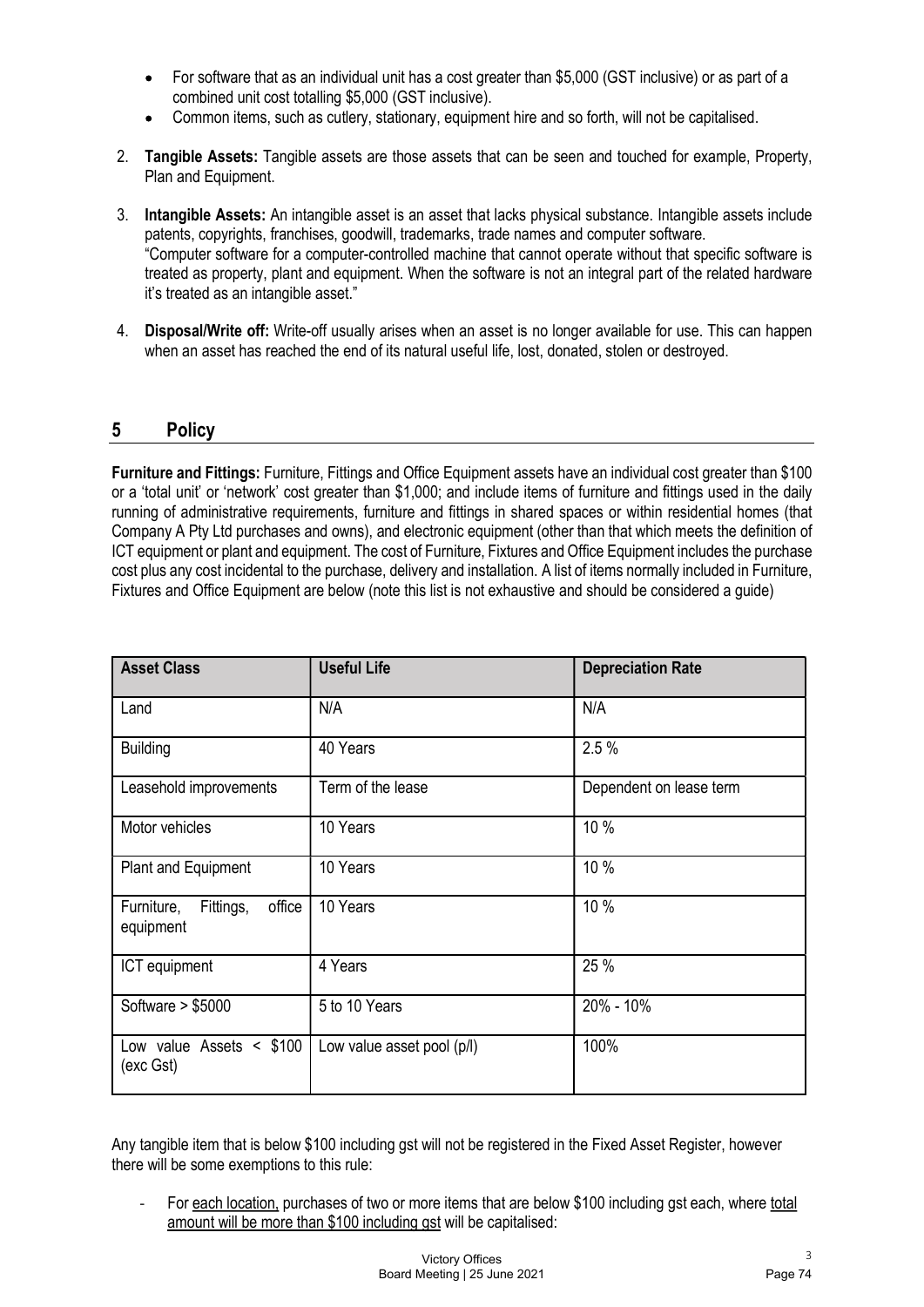- Eg 1: Purchase one stool for \$99 including gst, we will NOT register in the fixed asset register However, if we purchase two stools for \$99 each including gst, we WILL capitalise all stools.
- Eg 2: Purchase one stool for \$39 including gst, we will NOT register in the fixed asset register However, if we purchase three stools for \$39 each including gst, we WILL capitalise all stools.
- Eg 3: Purchase one stool for \$29 including gst or three stools for \$87, we will NOT register in the fixed asset register. However, if we purchase four stools for \$29 each including gst, we WILL capitalise all stools because total purchase is \$116 including gst.
- For each location, small purchases that make up to \$100 including gst and above will NOT be capitalised;

Eg: purchase 40 spoons for \$2 including gst each will not be capitalised:

- Eg 1: Purchase one stool for \$99 including gst, we will NOT register in the fixed asset register<br>
However, if we purchase two stools for \$99 each including gst, we WILL capitalise all stools.<br>
Eg 2: Purchase one stool for above \$100 including gst – reason: We expect the item to be consumed, damaged or lost within a short period of time while purchases of a capital nature (stools) generally result in the item or asset being used over a longer period.
- Some examples of common purchases will not be capitalised:
	- 1. Cutleries;
	- 2. Stationaries;
	- 3. Any hire of equipment please do not include in the fixed asset register as these equipment do not belong to us (coffee machines, printers, air aroma, plants);
	- 4. Tea towels;
	- 5. Shredder below \$100;
	- 6. Small Decorative items excluding paintings;
	- 7. Acrylic frames;
	- 8. Whiteboard.

# 6 Policy Review

The Policy will be reviewed every three years, as required by the Board or the Committee, or after a significant change in general approach, legislation or regulation to ensure its currency, relevance and accuracy.

# 7 Approved and adopted

This Policy was approved and adopted by the Board on 25 June 2021.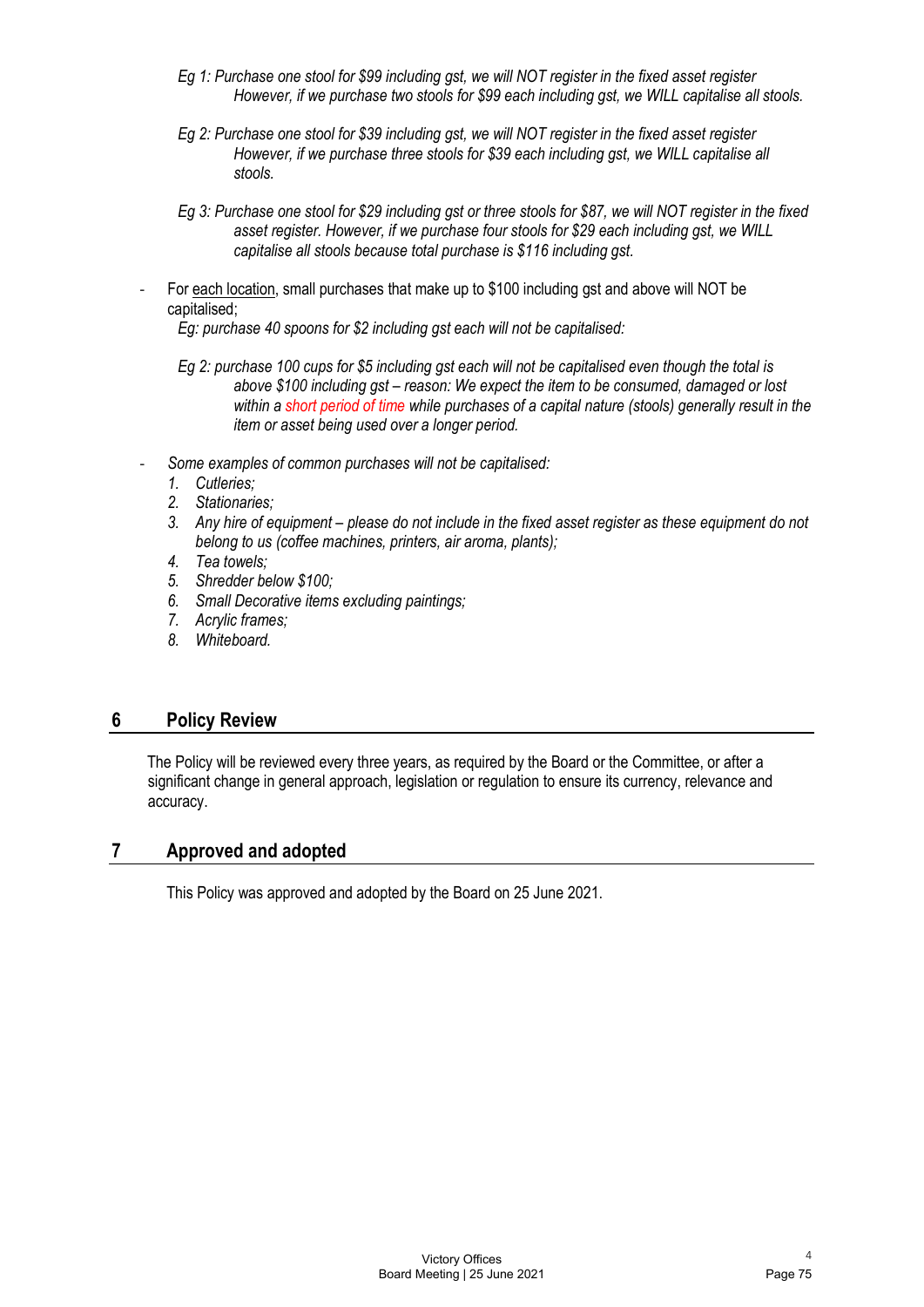# Asset Management Procedure

## **SCOPE**

Refer to the Financial Management Framework and Asset Management Policy.

### PURPOSE

This Procedure is applied in accounting for both tangible (e.g. Property Plant and Equipment) and Intangible assets (e.g. Software) including the following asset classes:

- $\triangleright$  Land
- $\triangleright$  Buildings
- $\blacktriangleright$  Leasehold improvements
- $\triangleright$  Information, communication and technology equipment
- $\triangleright$  Motor vehicles
- $\triangleright$  Plant and equipment
- $\triangleright$  Furniture, fittings and office equipment
- $\triangleright$  Software

### RECOGNITION CRITERIA

#### Tangible Assets

The cost of an item of property, plant and equipment shall be recognised as an asset if, and only if:

- $\triangleright$  it is probable that future economic benefits associated with the item will flow to the organisation. (This is normally achieved when the risks and rewards of the asset have passed to Company A Pty Ltd); and
- $\triangleright$  the cost of the item can be measured reliably.

#### Intangible Assets

An item is recognised as an intangible if it meets the definition of an intangible asset, it is probable that future economic benefits will flow to the organisation and the cost of the asset can be reliably measured.

#### INITIAL RECOGNITION

#### Tangible Assets

An asset of property plant and equipment that qualifies for recognition as an asset shall be measured at its cost. Where an asset is acquired for no cost, or for a nominal cost, the cost recorded shall reflect the fair value as at the date of acquisition.

#### $\triangleright$  Elements of Cost:

The cost of an item of property, plant and equipment comprises the following:

- o Its purchase price, including import duties and no-refundable purchase taxes, after deducting trade discounts and rebates.
- o Any cost directly attributable to bringing the asset to the location and condition necessary for it to be capable of operating.
- $\circ$  The initial estimate of the costs of dismantling and removing the item and restoring the site on which it is located.

#### Intangible Assets

Costs incurred in developing products or systems and costs incurred in acquiring software and licenses that will contribute to future period financial benefits through revenue generation and/or cost reduction are capitalised to software.

| Title:                       | Date First Issued:        |
|------------------------------|---------------------------|
| <b>Position Responsible:</b> | Date Last Reviewed:       |
| Version Number:              | Date to be Next Reviewed: |
| <b>Victory Offices</b>       | Page 1 of 5               |

**PROCEDURE**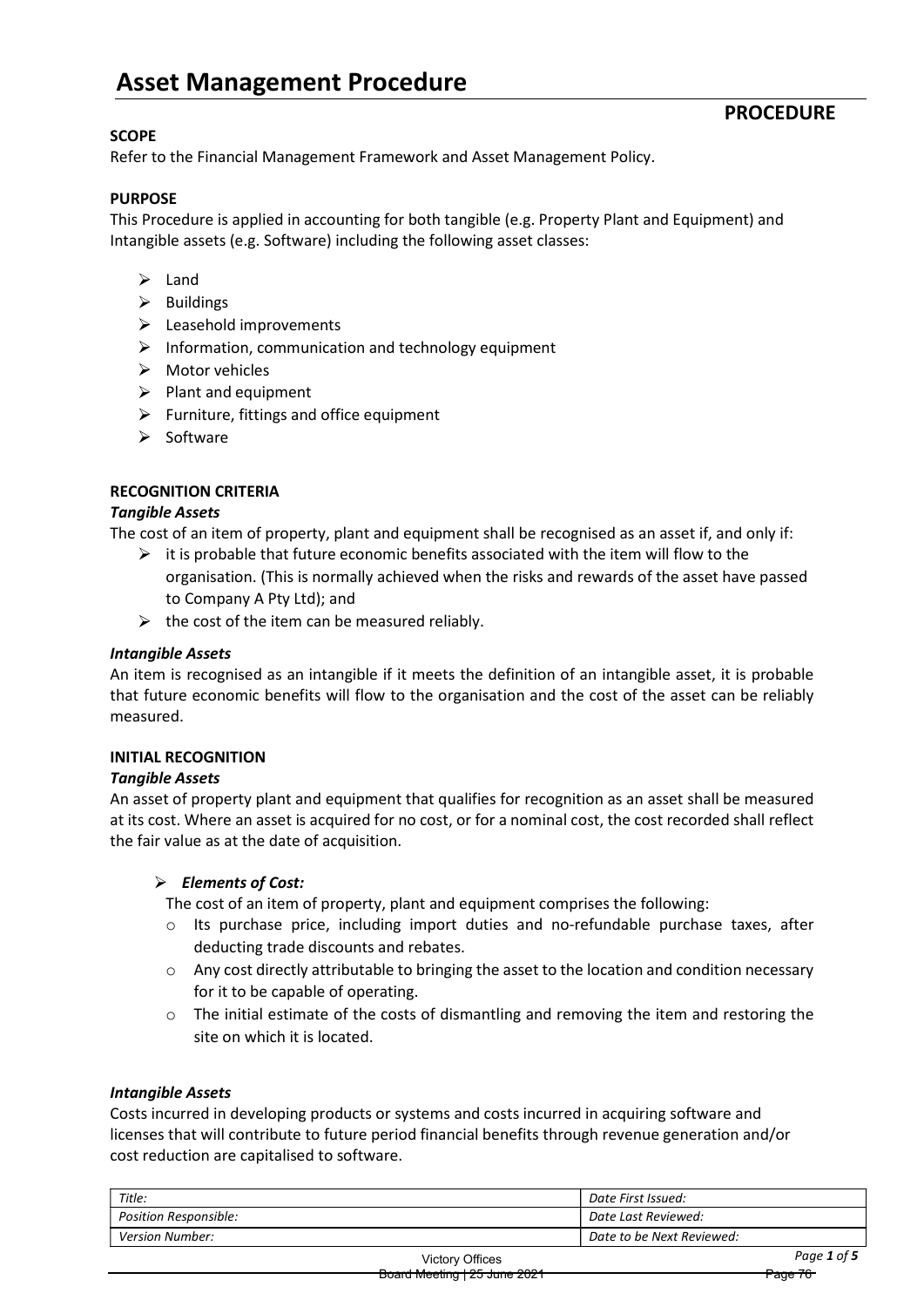# $\triangleright$  Elements of Cost:

The cost of an item of software comprises the following:

- o External direct costs of materials and services.
- $\circ$  Direct payroll and payroll related costs of employees' time spent on the project.

### DEPRECIATION / AMORTISATION

Depreciation / Amortisation is calculated using the straight-line method to allocate their cost or revalued amounts over their estimated useful life.

- $\circ$  Land and buildings are accounted for separately, even when they are acquired together. Land has unlimited useful life and therefore is not depreciated.
- $\circ$  Leasehold Improvements will be depreciated over the shorter of the useful life or the life of the lease/agreement, whichever is shorter.
- $\circ$  Software should be amortised over the useful life most closely aligned with the expected length of economic benefit (for example a core system would be 10 years)

| <b>Asset Class</b>          | <b>Useful Life</b>         | <b>Depreciation Rate</b> |
|-----------------------------|----------------------------|--------------------------|
|                             |                            |                          |
| Land                        | N/A                        | N/A                      |
| <b>Building</b>             | 40 Years                   | 2.5 %                    |
| Leasehold improvements      | Term of the lease          | Dependent on lease term  |
| Motor vehicles              | 10 Years                   | 10 %                     |
| Plant and Equipment         | 10 Years                   | 10 %                     |
| Furniture, Fittings, office | 10 Years                   | 10 %                     |
| equipment                   |                            |                          |
| ICT equipment               | 4 Years                    | 25 %                     |
| Software $>$ \$5000         | 5 to 10 Years              | 20% - 10%                |
| Low value Assets < $$1,500$ | Low value asset pool (p/l) | 100%                     |
| (exc Gst)                   |                            |                          |

#### ASSET DEFINITION AND CLASS

The treatment of each asset class is explained below:

Land: Land is held as a fixed asset and does not require depreciation. Land improvements will be coded to the land asset most closely related and will form part of the land asset value. Land improvements would be considered an addition to the asset if they satisfy the following:

- o the works are required in order to use the land for its intended purpose; and
- $\circ$  the works would be required by any other owner of the land should it be sold.
- $\circ$  and the works increase the recoverable value of the land.

Buildings: A building asset would normally either be a result of the purchase of a new property or at the completion of an 'Asset Under Construction'. The components of a new property purchased (land, building, plant and equipment, infrastructure) must be valued and recorded separately.

The value of a building includes all structural works (internal and external) including lift shafts, trenches, tunnels, demolition and all consultant fees required in the building (including but not limited to, any fees associated with site surveys, permits, specialist advice, project management, quantity surveyors and architecture).

| Title:                       |                 | Date First Issued:        |  |
|------------------------------|-----------------|---------------------------|--|
| <b>Position Responsible:</b> |                 | Date Last Reviewed:       |  |
| Version Number:              |                 | Date to be Next Reviewed: |  |
|                              | Victory Offices | Page 2 of 5               |  |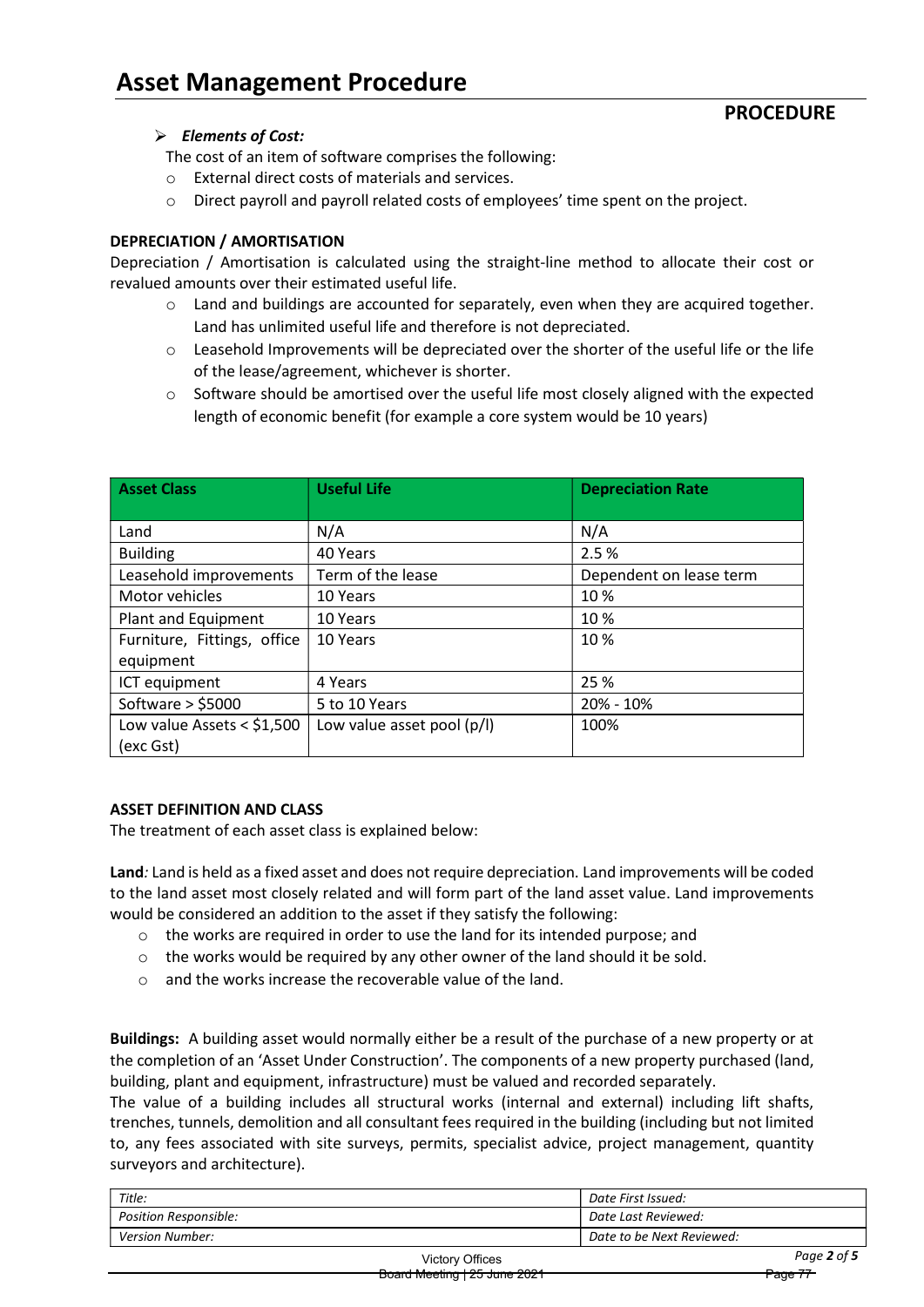# Asset Management Procedure

PROCEDURE

A list of components that would normally be included in a building asset are below (note this list is not exhaustive and should be considered a guide):

- o authorities / permits
- o demolition
- o consultant and legal fees
- o structural works
- o excavation
- o slab/pilings/footings
- o frame
- o roof/ceilings/floors/walls
- o windows
- o exterior fabric

Leasehold Improvements: Where the following conditions are met, an asset should be purchased under the 'Leasehold Improvement' asset class:

- o The item being built/purchased meets the definition of an asset
- o The asset is not easily transportable/is fixed
- o The land or building the asset will be installed/positioned on is not owned by Company A Pty Ltd
- $\circ$  Company A Pty Ltd has a lease, or a written access agreement to the land and/or building the asset will be installed/positioned

Motor Vehicles: Motor Vehicles include automobile, bus, truck, wagon, motorcycle, or any other self-propelled vehicle designed for running on land. The cost of Motor Vehicles includes the purchase cost plus any cost's incidental to the purchase, delivery and getting the vehicle ready for its intended use. This includes modifications made to vehicle such as hoists and electrical steps. Registration and Insurance costs are operating expenses and do not form part of the cost of purchasing the vehicle.

Plant and Equipment: Plant and Equipment is defined as any item of a mechanical, electrical or technical nature, that has an individual cost greater than \$1,500 or a 'total unit' or 'network' cost greater than \$5,000; and does not meet the definition of Furniture, Fittings and Equipment or Motor Vehicles. The cost of Plant and Equipment includes the purchase cost plus any cost's incidental to the purchase, delivery and installation. Examples of plant and equipment (note this list is not exhaustive and should be considered a guide).

- o air conditioning systems
- o security systems
- o UPS system
- o Fire protection systems
- o Generators
- o Ceiling hoists

Furniture and Fittings: Furniture, Fittings and Office Equipment assets have an individual cost greater than \$1500 or a 'total unit' or 'network' cost greater than \$5,000; and include items of furniture and fittings used in the daily running of administrative requirements, furniture and fittings in shared spaces or within residential homes (that Company A Pty Ltd purchases and owns), and electronic equipment (other than that which meets the definition of ICT equipment or plant and equipment. The cost of Furniture, Fixtures and Office Equipment includes the purchase cost plus any cost incidental to the purchase, delivery and installation. A list of items normally included in Furniture, Fixtures and Office Equipment are below (note this list is not exhaustive and should be considered a guide)

o desks and chairs

| Title:                |                 | Date First Issued:        |  |
|-----------------------|-----------------|---------------------------|--|
| Position Responsible: |                 | Date Last Reviewed:       |  |
| Version Number:       |                 | Date to be Next Reviewed: |  |
|                       | Victory Offices | Page 3 of 5               |  |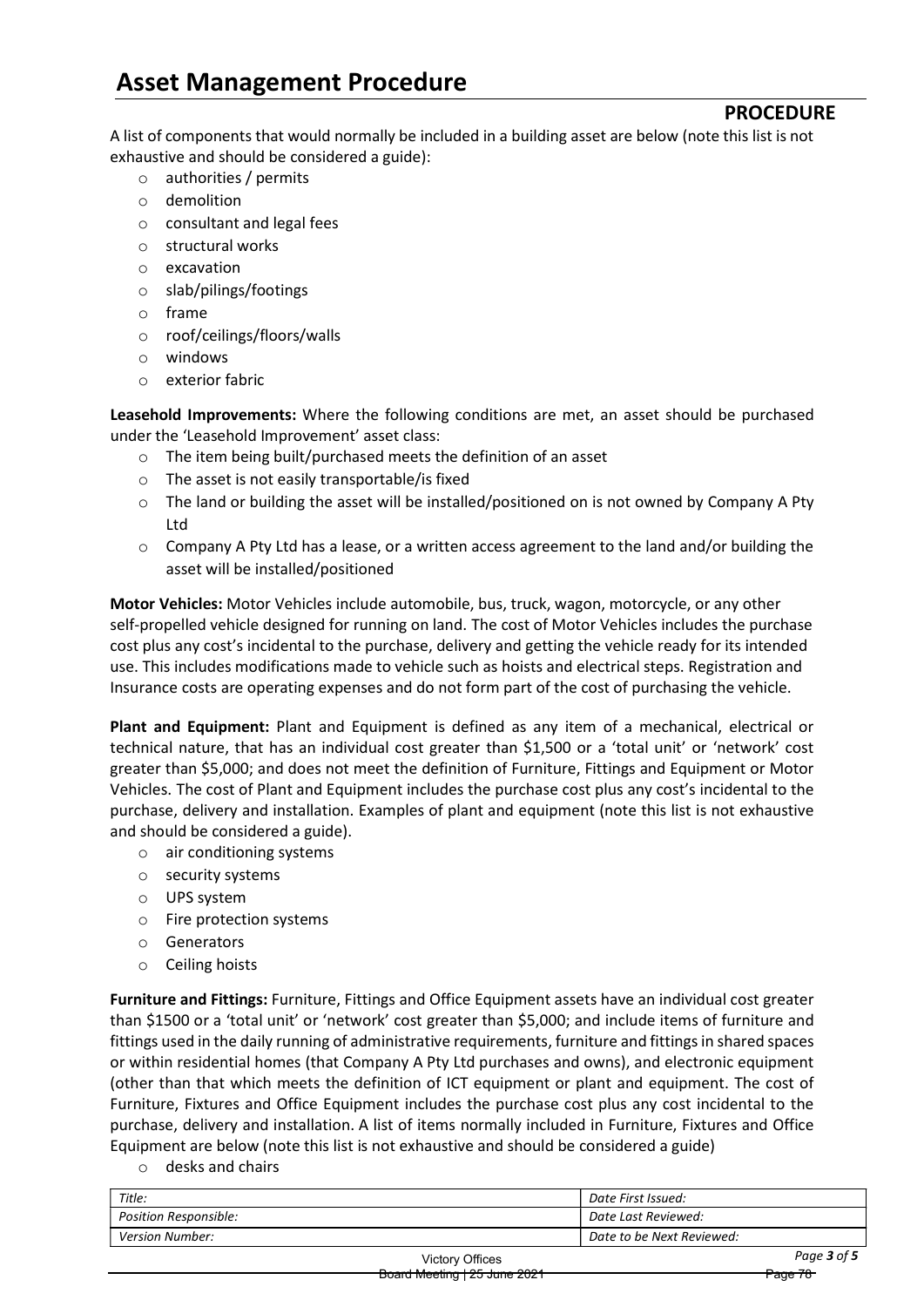# **PROCEDURE**

- o partitioning
- o shelving / bookcases
- o photocopier
- o scanners
- o printers
- o floor and window coverings
- o washing machines and dryers

ICT equipment: ICT equipment refers to computer and technical equipment that is greater than \$1,500 individually or has a 'total unit' or 'network' cost greater than \$5,000. The cost of ICT equipment includes the purchase cost plus any cost's incidental to the purchase, delivery and installation. A list of items normally included in ICT equipment are below (note this list is not exhaustive and should be considered a guide).

- o servers
- o operating systems (software integral to the hardware)
- o desktop computers
- o network appliances
- o laptop computers
- o phones, phone networks and systems
- o transportable technical devices (iPad / laptops)
- o monitors / screens
- o audio visual equipment
- o video conferencing equipment
- o interactive whiteboards

Computer software: Software is any program used to enhance business processes that is greater than \$5,000 individually or has a 'total unit' or 'network' cost greater than \$10,000. Computer software for a computer -controlled machine that cannot operate without that specific software is treated as property, plant and equipment. When the software is not an integral part of the related hardware it is treated as an intangible asset in accordance with Australian Accounting Standard AASB138. Under AASB138, an intangible asset is recognised when it is probable that the expected future economic benefits that are attributable to the asset will flow to the organisation and the cost of the asset can be measured reliably. When software is purchased externally, this recognition criteria is generally met. However, if software is internally generated AASB 138 outlines additional requirements that must be fulfilled in order for internally generated software to be recognised.

Costs associated with the research phase cannot be treated as an asset and must be expensed in the period they are incurred. Examples of activities classified in the research phase are:

- o feasibility studies, and investigation of alternatives; and
- $\circ$  the formulation, design, evaluation and final selection of possible alternatives for new or improved materials, devices, products, processes, systems or services, including proof of concept.

Costs associated with the development phase such as the design, construction and testing of software; and the design, construction and testing of a chosen alternative for new or improved materials, devices, products, processes, systems or services can be capitalised.

The cost of Software includes the purchase cost plus any directly attributable costs (excluding costs related to the research phase). Directly attributable costs include delivery, installation, professional fees and employee costs of bringing software into working order and also costs of testing the software.

| Title:                       | Date First Issued:        |  |
|------------------------------|---------------------------|--|
| <b>Position Responsible:</b> | Date Last Reviewed:       |  |
| <b>Version Number:</b>       | Date to be Next Reviewed: |  |
| <b>Victory Offices</b>       | Page 4 of 5               |  |